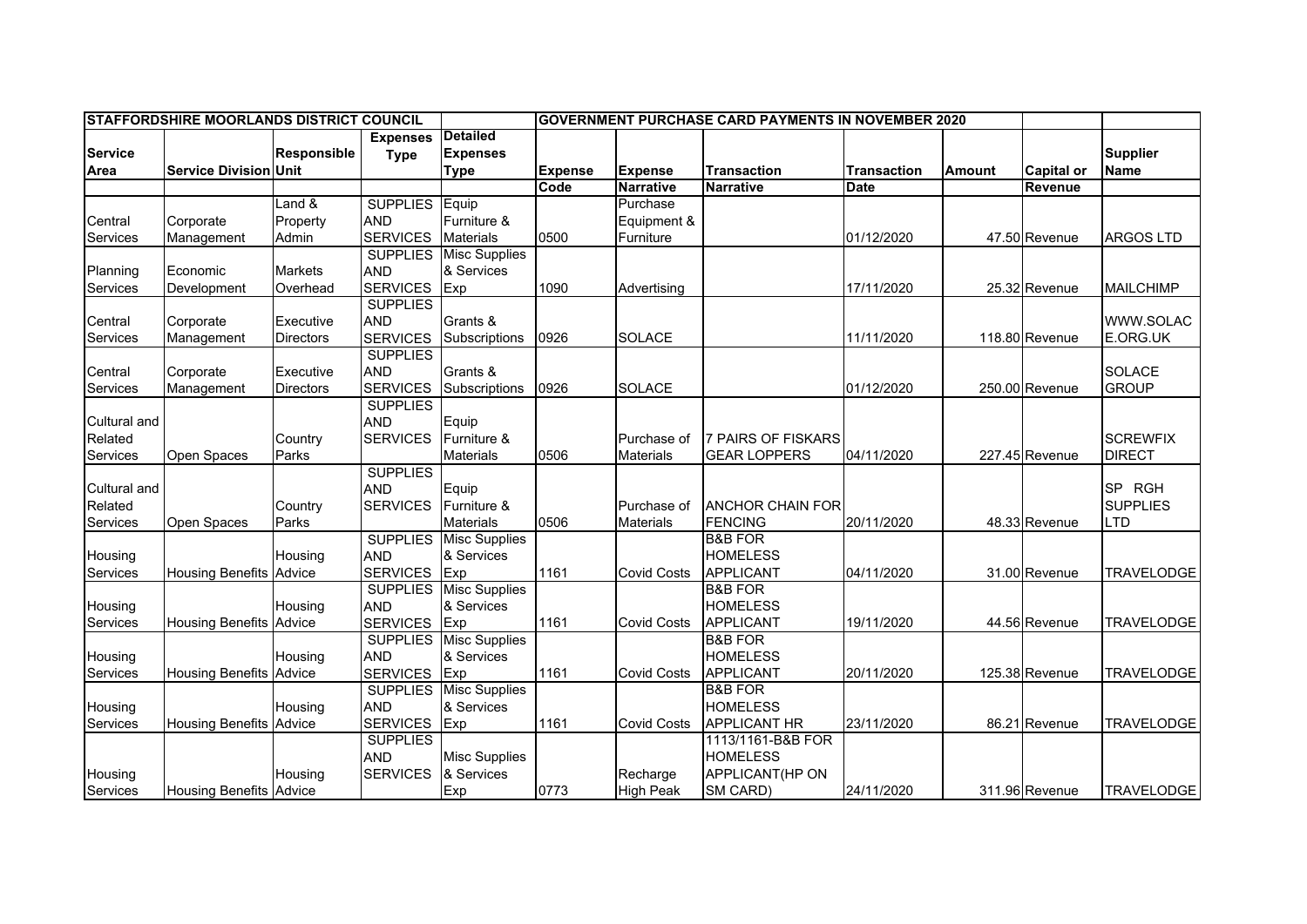|                 |                                |           | <b>SUPPLIES</b> |                      |      |                  | 1113/1161-B&B FOR       |            |                |                   |
|-----------------|--------------------------------|-----------|-----------------|----------------------|------|------------------|-------------------------|------------|----------------|-------------------|
|                 |                                |           | <b>AND</b>      | <b>Misc Supplies</b> |      |                  | <b>HOMELESS</b>         |            |                |                   |
| Housing         |                                | Housing   | <b>SERVICES</b> | & Services           |      | Recharge         | APPLICANT(HP ON         |            |                |                   |
| Services        | <b>Housing Benefits</b>        | Advice    |                 | Exp                  | 0773 | <b>High Peak</b> | SM CARD)                | 25/11/2020 | 322.62 Revenue | <b>TRAVELODGE</b> |
|                 |                                |           | <b>SUPPLIES</b> |                      |      |                  | 1113/1161-B&B FOR       |            |                |                   |
|                 |                                |           | <b>AND</b>      | <b>Misc Supplies</b> |      |                  | <b>HOMELESS</b>         |            |                |                   |
| Housing         |                                | Housing   | <b>SERVICES</b> | & Services           |      | Recharge         | APPLICANT(HP ON         |            |                |                   |
| <b>Services</b> | <b>Housing Benefits</b>        | Advice    |                 | Exp                  | 0773 | <b>High Peak</b> | SM CARD)                | 25/11/2020 | 322.62 Revenue | <b>TRAVELODGE</b> |
|                 |                                |           | <b>SUPPLIES</b> |                      |      |                  | 1113/1161-B&B FOR       |            |                |                   |
|                 |                                |           | <b>AND</b>      | <b>Misc Supplies</b> |      |                  | <b>HOMELESS</b>         |            |                |                   |
| Housing         |                                | Housing   | <b>SERVICES</b> | & Services           |      | Recharge         | APPLICANT(HP ON         |            |                |                   |
| <b>Services</b> | <b>Housing Benefits</b>        | Advice    |                 | Exp                  | 0773 | <b>High Peak</b> | SM CARD)                | 26/11/2020 | 155.97 Revenue | <b>TRAVELODGE</b> |
|                 |                                |           | <b>SUPPLIES</b> |                      |      |                  | 1113/1161-B&B FOR       |            |                |                   |
|                 |                                |           | <b>AND</b>      | <b>Misc Supplies</b> |      |                  | <b>HOMELESS</b>         |            |                |                   |
| Housing         |                                | Housing   | <b>SERVICES</b> | & Services           |      | Recharge         | APPLICANT(HP ON         |            |                |                   |
| <b>Services</b> | <b>Housing Benefits</b>        | Advice    |                 | Exp                  | 0773 | <b>High Peak</b> | SM CARD)                | 27/11/2020 | 133.69 Revenue | <b>TRAVELODGE</b> |
|                 |                                |           | <b>SUPPLIES</b> |                      |      |                  | 1113/1161-TRAIN         |            |                |                   |
|                 |                                |           | <b>AND</b>      |                      |      |                  | <b>FARE FOR</b>         |            |                |                   |
|                 |                                |           | <b>SERVICES</b> | <b>Misc Supplies</b> |      |                  | <b>HOMELESS</b>         |            |                |                   |
| Housing         |                                | Housing   |                 | & Services           |      | Recharge         | APPLICANT (HP ON        |            |                |                   |
| Services        | <b>Housing Benefits</b>        | Advice    |                 | Exp                  | 0773 | <b>High Peak</b> | SM CARD)                | 02/12/2020 | 44.28 Revenue  | <b>TRAINLINE</b>  |
|                 |                                |           | <b>SUPPLIES</b> |                      |      |                  |                         |            |                |                   |
|                 |                                |           | <b>AND</b>      |                      |      |                  | 1113/1161-B&B FOR       |            |                |                   |
|                 |                                |           | <b>SERVICES</b> | <b>Misc Supplies</b> |      |                  | <b>HOMELESS</b>         |            |                |                   |
| Housing         |                                | Housing   |                 | & Services           |      | Recharge         | APPLICANT(HP ON         |            |                |                   |
| Services        | <b>Housing Benefits</b>        | Advice    |                 | Exp                  | 0773 | <b>High Peak</b> | SM CARD)                | 02/12/2020 | 244.12 Revenue | <b>TRAVELODGE</b> |
|                 |                                |           | <b>SUPPLIES</b> |                      |      |                  | 1113/1161-B&B FOR       |            |                |                   |
|                 |                                |           | <b>AND</b>      | <b>Misc Supplies</b> |      |                  | <b>HOMELESS</b>         |            |                |                   |
| Housing         |                                | Housing   | <b>SERVICES</b> | & Services           |      | Recharge         | APPLICANT(HP ON         |            |                |                   |
| <b>Services</b> | <b>Housing Benefits Advice</b> |           |                 | Exp                  | 0773 | <b>High Peak</b> | SM CARD)                | 02/12/2020 | 371.00 Revenue | <b>TRAVELODGE</b> |
|                 |                                |           | <b>SUPPLIES</b> |                      |      |                  | 19006368-POWER          |            |                |                   |
|                 |                                |           | <b>AND</b>      |                      |      |                  | <b>TOOLS - REPAIRS</b>  |            |                |                   |
|                 |                                |           | <b>SERVICES</b> | <b>Misc Supplies</b> |      |                  | <b>BOSCH 1600Z00038</b> |            |                | <b>WWW.FRANK</b>  |
| Central         | Corporate                      | Corporate |                 | & Services           |      | Recharge         | 18V 4.0AH LI-ION        |            |                | HOWARD.CO         |
| <b>Services</b> | Management                     | Policy    |                 | Exp                  | 0773 | <b>High Peak</b> | <b>SLIDE BATTERY SP</b> | 26/11/2020 | 325.00 Revenue | M                 |
|                 |                                |           | <b>SUPPLIES</b> |                      |      |                  | 1900/6368-              |            |                |                   |
|                 |                                |           | <b>AND</b>      | <b>Misc Supplies</b> |      |                  | BOSA36V/2.0AHBO         |            |                | WWW.LONDO         |
| Central         | Corporate                      | Corporate | <b>SERVICES</b> | & Services           |      | Recharge         | SCH 36V 2.0AH LI-       |            |                | <b>NPOWERTOO</b>  |
| Services        | Management                     | Policy    |                 | Exp                  | 0773 | <b>High Peak</b> | <b>ION BATTERY</b>      | 26/11/2020 | 333.30 Revenue | LS.C              |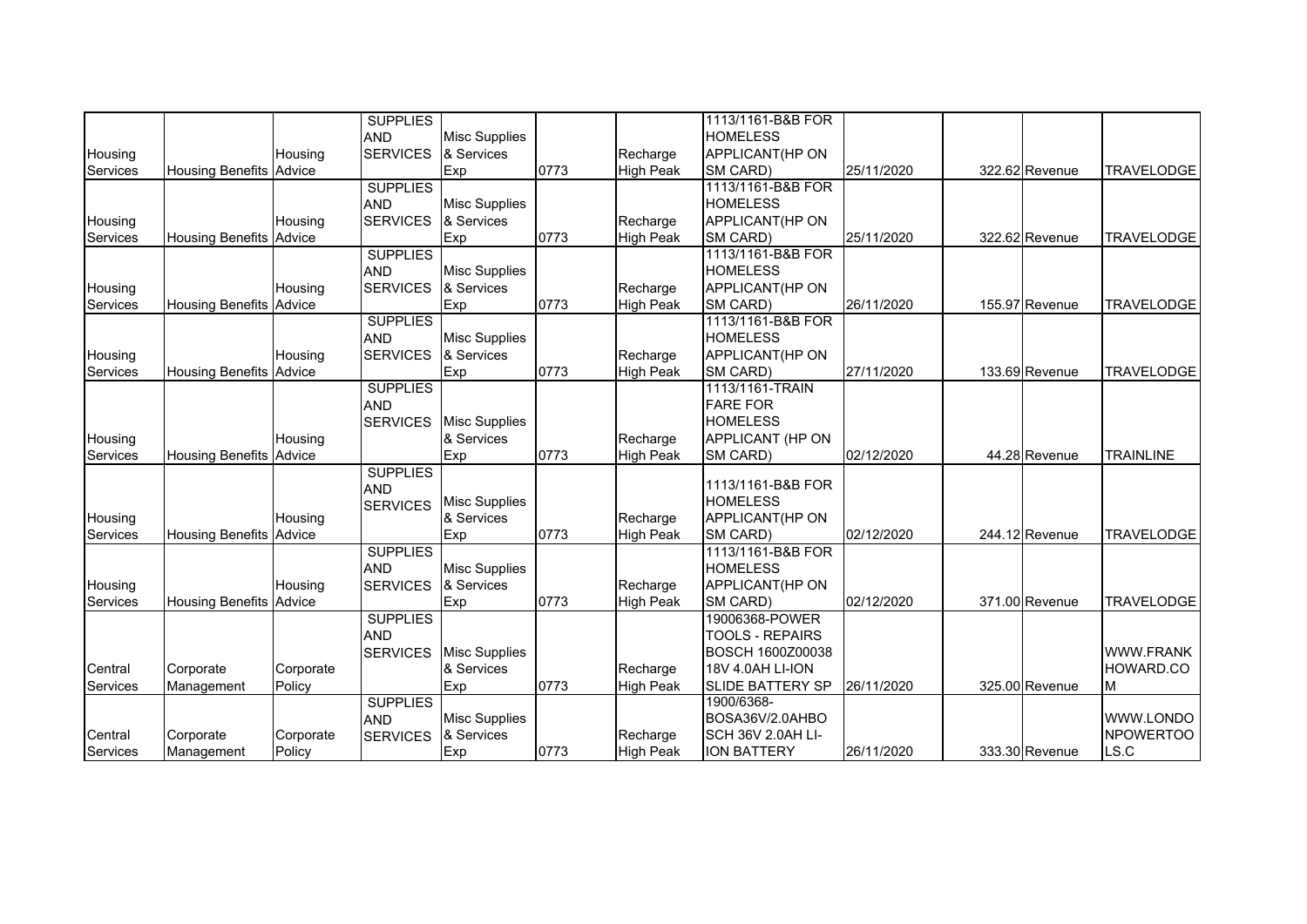|                 |               |                        | <b>SUPPLIES</b><br><b>AND</b> |                      |      |                      |                         |            |               |                                      |
|-----------------|---------------|------------------------|-------------------------------|----------------------|------|----------------------|-------------------------|------------|---------------|--------------------------------------|
|                 |               |                        | <b>SERVICES</b>               | Communicatio         |      |                      |                         |            |               | AMZNMKTPLA                           |
| Central         | Corporate     |                        |                               | ns &                 |      | Hardware-            | SPLIT - 13010845        |            |               | <b>CE</b>                            |
| Services        | Management    | <b>IT Services</b>     |                               | Computing            | 0845 | Misc                 | (50%)                   | 27/11/2020 | 66.25 Revenue | AMAZON.CO                            |
|                 |               |                        | <b>SUPPLIES</b>               | <b>Misc Supplies</b> |      |                      |                         |            |               | <b>AMZNMKTPLA</b>                    |
| Central         | Corporate     |                        | <b>AND</b>                    | & Services           |      | Recharge             | SPLIT - 13606773        |            |               | <b>CE</b>                            |
| Services        | Management    | <b>IT Services</b>     | <b>SERVICES</b>               | Exp                  | 0773 | <b>High Peak</b>     | $(50\%)$                | 27/11/2020 | 66.25 Revenue | AMAZON.CO                            |
| Environment     |               |                        |                               |                      |      |                      |                         |            |               |                                      |
| al and          |               |                        | <b>SUPPLIES</b>               | Equip                |      | Purchase             | <b>PACE NOTEBOOKS -</b> |            |               | <b>FOOD</b>                          |
| Regulatory      | Environmental |                        | <b>AND</b>                    | Furniture &          |      | Equipment &          | <b>ENVIRONMENTAL</b>    |            |               | <b>SAFETY</b>                        |
| Services        | Health        | <b>Food Safety</b>     | <b>SERVICES</b>               | <b>Materials</b>     | 0500 | Furniture            | SERVICES (50%)          | 05/11/2020 | 15.25 Revenue | <b>DIRECT</b>                        |
| Environment     |               |                        |                               |                      |      |                      |                         |            |               |                                      |
| al and          |               |                        | <b>SUPPLIES</b>               | <b>Misc Supplies</b> |      |                      | PACE NOTEBOOKS -        |            |               | <b>FOOD</b>                          |
| Regulatory      | Environmental |                        | <b>AND</b>                    | & Services           |      | Recharge             | <b>ENVIRONMENTAL</b>    |            |               | <b>SAFETY</b>                        |
| Services        | Health        | <b>Food Safety</b>     | <b>SERVICES</b>               | Exp                  | 0773 | <b>High Peak</b>     | SERVICES (50%)          | 05/11/2020 | 15.24 Revenue | <b>DIRECT</b>                        |
|                 |               |                        |                               | Indirect             |      |                      |                         |            |               |                                      |
| Planning        | Development   | Development            | EMPLOYEE employee             |                      |      | Professional         | <b>MEMBERSHIP FEES</b>  |            |               | ROYAL TOWN                           |
| Services        | Control       | Control                | S<br><b>SUPPLIES</b>          | expenses             | 0006 | Fees                 | an employee (50%)       | 12/11/2020 | 157.5 Revenue | <b>PLANNING</b>                      |
|                 |               |                        |                               | <b>Misc Supplies</b> |      |                      |                         |            |               |                                      |
| Planning        | Development   | Development<br>Control | <b>AND</b><br><b>SERVICES</b> | & Services           | 0773 | Recharge             | <b>MEMBERSHIP FEES</b>  | 12/11/2020 |               | <b>ROYAL TOWN</b><br><b>PLANNING</b> |
| <b>Services</b> | Control       | Post Entry             |                               | Exp                  |      | <b>High Peak</b>     | an employee (50%)       |            | 157.5 Revenue |                                      |
|                 |               | land                   |                               | Indirect             |      |                      | <b>SAFEGUARDING</b>     |            |               |                                      |
| Central         | Corporate     | Corporate              | EMPLOYEE employee             |                      |      |                      | <b>LEVEL 3 TRAINING</b> |            |               | WWW.REED.                            |
| Services        | Management    | Training               | S                             | expenses             | 0050 | Staff Training (50%) |                         | 12/11/2020 | 26.56 Revenue | CO.UK                                |
|                 |               | Post Entry             |                               |                      |      |                      |                         |            |               |                                      |
|                 |               | land                   | <b>SUPPLIES</b>               | <b>Misc Supplies</b> |      |                      | <b>SAFEGUARDING</b>     |            |               |                                      |
| Central         | Corporate     | Corporate              | <b>AND</b>                    | & Services           |      | Recharge             | <b>LEVEL 3 TRAINING</b> |            |               | WWW.REED.                            |
| Services        | Management    | Training               | <b>SERVICES</b>               | Exp                  | 0773 | <b>High Peak</b>     | $(50\%)$                | 12/11/2020 | 26.56 Revenue | CO.UK                                |
|                 |               |                        |                               | Indirect             |      |                      |                         |            |               |                                      |
| Planning        | Development   | Development            | EMPLOYEE employee             |                      |      | Professional         | <b>MEMBERSHIP FEES</b>  |            |               | ROYAL TOWN                           |
| Services        | Control       | Control                | S                             | expenses             | 0006 | Fees                 | an employee (50%)       | 13/11/2020 | 157.5 Revenue | <b>PLANNING</b>                      |
|                 |               |                        | <b>SUPPLIES</b>               | <b>Misc Supplies</b> |      |                      |                         |            |               |                                      |
| Planning        | Development   | Development            | <b>AND</b>                    | & Services           |      | Recharge             | <b>MEMBERSHIP FEES</b>  |            |               | <b>ROYAL TOWN</b>                    |
| Services        | Control       | Control                | <b>SERVICES</b>               | Exp                  | 0773 | <b>High Peak</b>     | an employee (50%)       | 13/11/2020 | 157.5 Revenue | <b>PLANNING</b>                      |
|                 |               |                        |                               | Indirect             |      |                      |                         |            |               |                                      |
| Planning        | Development   | Development            | EMPLOYEE employee             |                      |      | Professional         | <b>MEMBERSHIP FEES</b>  |            |               | ROYAL TOWN                           |
| Services        | Control       | Control                | S                             | expenses             | 0006 | Fees                 | an employee (50%)       | 13/11/2020 | 79 Revenue    | <b>PLANNING</b>                      |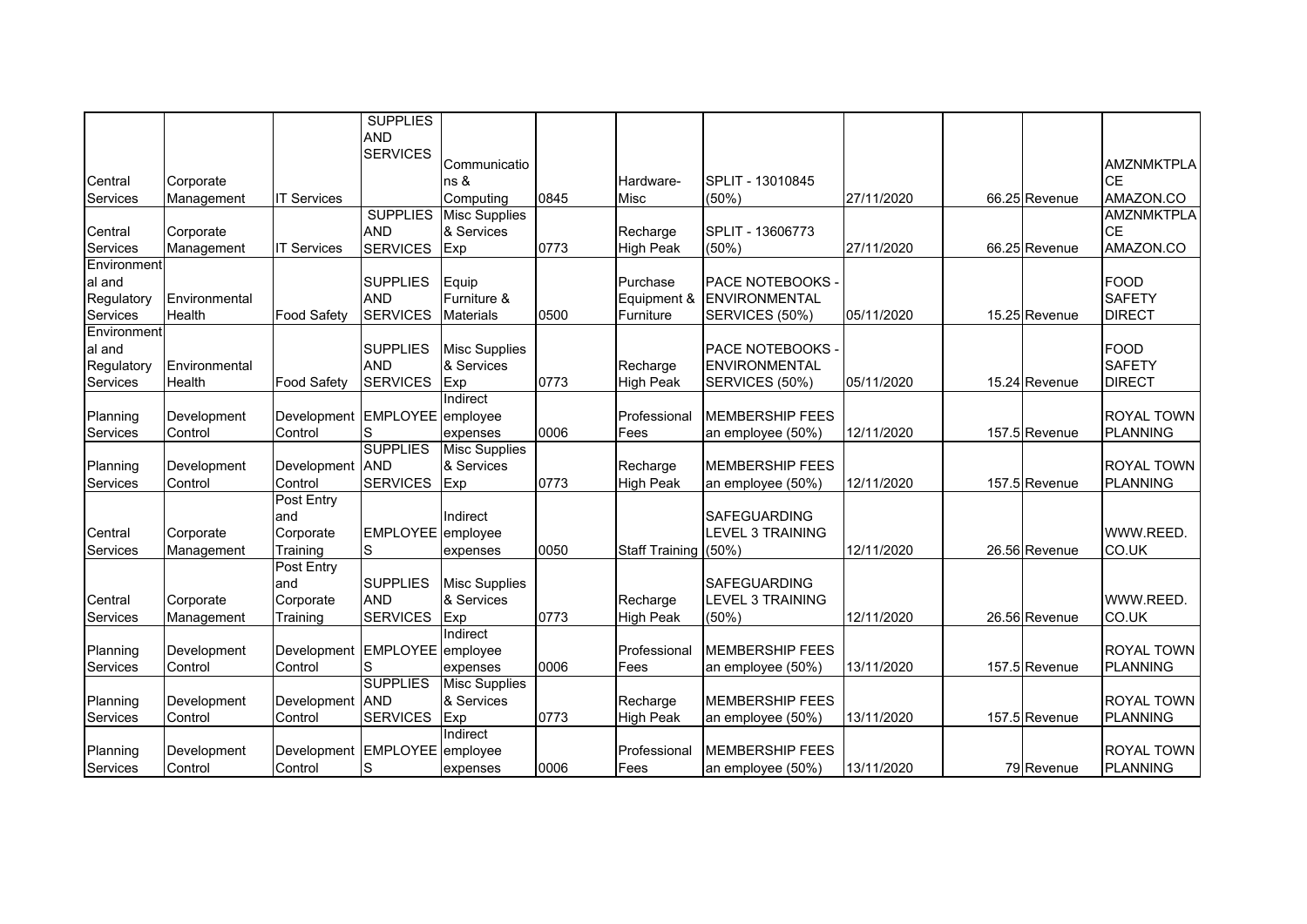|                 |             |                               | <b>SUPPLIES</b>          | <b>Misc Supplies</b> |      |                  |                                 |            |               |                   |
|-----------------|-------------|-------------------------------|--------------------------|----------------------|------|------------------|---------------------------------|------------|---------------|-------------------|
| Planning        | Development | Development                   | <b>AND</b>               | & Services           |      | Recharge         | <b>MEMBERSHIP FEES</b>          |            |               | <b>ROYAL TOWN</b> |
| Services        | Control     | Control                       | <b>SERVICES</b>          | Exp                  | 0773 | <b>High Peak</b> | an employee (50%)               | 13/11/2020 | 79 Revenue    | <b>PLANNING</b>   |
|                 |             |                               |                          | Indirect             |      |                  | <b>MEMBERSHIP FEES</b>          |            |               |                   |
| Planning        | Development | Development EMPLOYEE employee |                          |                      |      | Professional     | FOR three employees             |            |               | <b>ROYAL TOWN</b> |
| Services        | Control     | Control                       | S                        | expenses             | 0006 | Fees             | (50%)                           | 16/11/2020 | 472.5 Revenue | <b>PLANNING</b>   |
|                 |             |                               | <b>SUPPLIES</b>          | <b>Misc Supplies</b> |      |                  | <b>MEMBERSHIP FEES</b>          |            |               |                   |
| Planning        | Development | Development AND               |                          | & Services           |      | Recharge         | FOR three employees             |            |               | <b>ROYAL TOWN</b> |
| Services        | Control     | Control                       | <b>SERVICES</b>          | Exp                  | 0773 | <b>High Peak</b> | (50%                            | 16/11/2020 | 472.5 Revenue | <b>PLANNING</b>   |
|                 |             | Post Entry                    |                          |                      |      |                  | <b>ASBESTOS</b>                 |            |               |                   |
|                 |             | and                           |                          | Indirect             |      |                  | <b>AWARENESS</b>                |            |               |                   |
| Central         | Corporate   | Corporate                     | EMPLOYEE employee        |                      |      |                  | <b>ONLINE TRAINING -</b>        |            |               |                   |
| Services        | Management  | Training                      | lS                       | expenses             | 0050 |                  | Staff Training ASSET TEAM (50%) | 18/11/2020 | 30 Revenue    | <b>HSQE LTD</b>   |
|                 |             | Post Entry                    |                          |                      |      |                  | <b>ASBESTOS</b>                 |            |               |                   |
|                 |             | and                           | <b>SUPPLIES</b>          | <b>Misc Supplies</b> |      |                  | <b>AWARENESS</b>                |            |               |                   |
| Central         | Corporate   | Corporate                     | <b>AND</b>               | & Services           |      | Recharge         | <b>ONLINE TRAINING -</b>        |            |               |                   |
| Services        | Management  | Training                      | <b>SERVICES</b>          | Exp                  | 0773 | <b>High Peak</b> | ASSET TEAM (50%)                | 18/11/2020 | 30 Revenue    | <b>HSQE LTD</b>   |
|                 |             |                               |                          | Indirect             |      |                  |                                 |            |               |                   |
| Planning        | Development | Development EMPLOYEE employee |                          |                      |      | Professional     | <b>MEMBERSHIP FEES</b>          |            |               | <b>ROYAL TOWN</b> |
| Services        | Control     | Control                       | S                        | expenses             | 0006 | Fees             | an employee (50%)               | 19/11/2020 | 157.5 Revenue | <b>PLANNING</b>   |
|                 |             |                               | <b>SUPPLIES</b>          | <b>Misc Supplies</b> |      |                  |                                 |            |               |                   |
| Planning        | Development | Development                   | <b>AND</b>               | & Services           |      | Recharge         | <b>MEMBERSHIP FEES</b>          |            |               | <b>ROYAL TOWN</b> |
| Services        | Control     | Control                       | <b>SERVICES</b>          | Exp                  | 0773 | <b>High Peak</b> | an employee (50%)               | 19/11/2020 | 157.5 Revenue | <b>PLANNING</b>   |
|                 |             |                               |                          | Indirect             |      |                  |                                 |            |               |                   |
| Planning        | Development | Development EMPLOYEE employee |                          |                      |      | Professional     | <b>MEMBERSHIP FEES</b>          |            |               | <b>ROYAL TOWN</b> |
| Services        | Control     | Control                       | S                        | expenses             | 0006 | Fees             | an employee (50%)               | 19/11/2020 | 157.5 Revenue | <b>PLANNING</b>   |
|                 |             |                               | <b>SUPPLIES</b>          | <b>Misc Supplies</b> |      |                  |                                 |            |               |                   |
| Planning        | Development | Development                   | <b>AND</b>               | & Services           |      | Recharge         | <b>MEMBERSHIP FEES</b>          |            |               | <b>ROYAL TOWN</b> |
| Services        | Control     | Control                       | <b>SERVICES</b>          | Exp                  | 0773 | <b>High Peak</b> | an employee (50%)               | 19/11/2020 | 157.5 Revenue | <b>PLANNING</b>   |
|                 |             |                               |                          | Indirect             |      |                  |                                 |            |               |                   |
| Planning        | Development | <b>Development</b>            | EMPLOYEE employee        |                      |      | Professional     | <b>MEMBERSHIP FEES</b>          |            |               | <b>ROYAL TOWN</b> |
| Services        | Control     | Control                       | S                        | expenses             | 0006 | Fees             | an employee (50%)               | 19/11/2020 | 157.5 Revenue | <b>PLANNING</b>   |
|                 |             |                               | <b>SUPPLIES</b>          | <b>Misc Supplies</b> |      |                  |                                 |            |               |                   |
| Planning        | Development | Development                   | <b>AND</b>               | & Services           |      | Recharge         | <b>MEMBERSHIP FEES</b>          |            |               | <b>ROYAL TOWN</b> |
| <b>Services</b> | Control     | Control                       | <b>SERVICES</b>          | Exp                  | 0773 | <b>High Peak</b> | an employee (50%)               | 19/11/2020 | 157.5 Revenue | <b>PLANNING</b>   |
|                 |             |                               |                          | Indirect             |      |                  |                                 |            |               |                   |
| Planning        | Development | Development                   | <b>EMPLOYEE</b> employee |                      |      | Professional     | <b>MEMBERSHIP FEES</b>          |            |               | <b>ROYAL TOWN</b> |
| <b>Services</b> | Control     | Control                       | lS                       | expenses             | 0006 | Fees             | an employee (50%)               | 25/11/2020 | 157.5 Revenue | <b>PLANNING</b>   |
|                 |             |                               | <b>SUPPLIES</b>          | <b>Misc Supplies</b> |      |                  |                                 |            |               |                   |
| Planning        | Development | Development                   | <b>AND</b>               | & Services           |      | Recharge         | <b>MEMBERSHIP FEES</b>          |            |               | <b>ROYAL TOWN</b> |
| Services        | Control     | Control                       | <b>SERVICES</b>          | Exp                  | 0773 | <b>High Peak</b> | an employee (50%)               | 25/11/2020 | 157.5 Revenue | <b>PLANNING</b>   |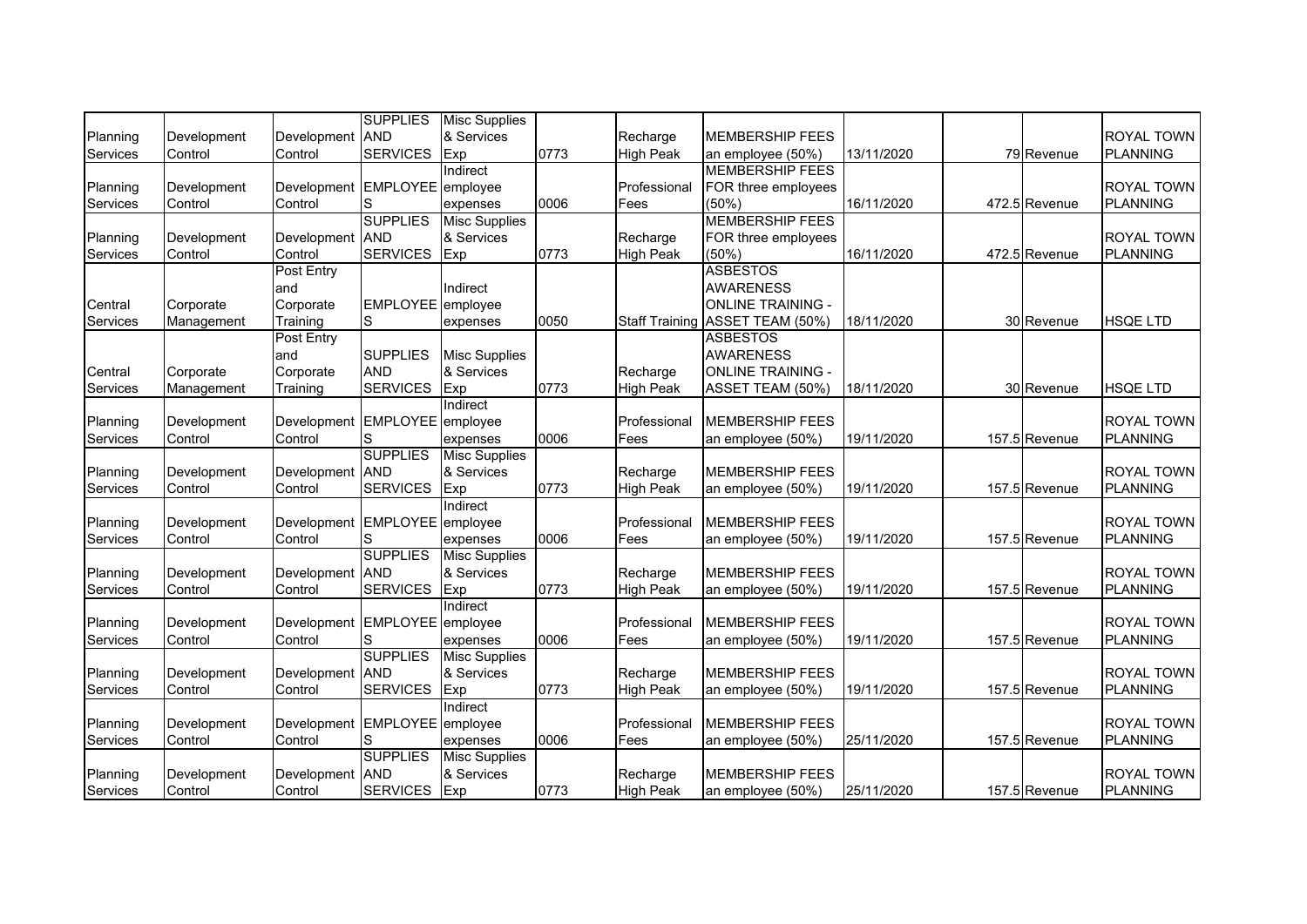|                     |             | Post Entry         |                   |                      |      |                              | <b>ENHANCING</b>               |            |                |                    |
|---------------------|-------------|--------------------|-------------------|----------------------|------|------------------------------|--------------------------------|------------|----------------|--------------------|
|                     |             | and                |                   | Indirect             |      |                              | <b>DIGITAL SKILLS AND</b>      |            |                |                    |
| Central             | Corporate   | Corporate          | EMPLOYEE employee |                      |      |                              | <b>INCLUSION - two</b>         |            |                | <b>GOVNET</b>      |
| Services            | Management  | Training           | S                 | expenses             | 0050 |                              | Staff Training employees (50%) | 30/11/2020 | 295 Revenue    | <b>EVENTS</b>      |
|                     |             |                    |                   |                      |      |                              |                                |            |                |                    |
|                     |             | Post Entry         |                   |                      |      |                              | <b>ENHANCING</b>               |            |                |                    |
|                     |             | and                | <b>SUPPLIES</b>   | <b>Misc Supplies</b> |      |                              | <b>DIGITAL SKILLS AND</b>      |            |                |                    |
|                     |             | Corporate          | <b>AND</b>        | & Services           |      |                              | <b>INCLUSION - two</b>         |            |                | <b>GOVNET</b>      |
| Central<br>Services | Corporate   | Training           | <b>SERVICES</b>   |                      | 0773 | Recharge<br><b>High Peak</b> |                                | 30/11/2020 | 295 Revenue    | <b>EVENTS</b>      |
|                     | Management  |                    |                   | Exp<br>Indirect      |      |                              | employees (50%)                |            |                | <b>CIPFA</b>       |
|                     |             |                    |                   |                      |      |                              |                                |            |                |                    |
| Central             | Corporate   | Executive          | EMPLOYEE employee |                      |      | Professional                 | <b>MEMBERSHIP FEES</b>         |            |                | <b>MEMBERSHIP</b>  |
| Services            | Management  | <b>Directors</b>   | S                 | expenses             | 0006 | Fees                         | an employee (50%)              | 01/12/2020 | 166 Revenue    | S                  |
|                     |             |                    | <b>SUPPLIES</b>   | <b>Misc Supplies</b> |      |                              |                                |            |                | <b>CIPFA</b>       |
| Central             | Corporate   | Executive          | <b>AND</b>        | & Services           |      | Recharge                     | <b>MEMBERSHIP FEES</b>         |            |                | <b>MEMBERSHIP</b>  |
| Services            | Management  | <b>Directors</b>   | <b>SERVICES</b>   | Exp                  | 0773 | <b>High Peak</b>             | an employee (50%)              | 01/12/2020 | 166 Revenue    | S                  |
|                     |             |                    |                   | Indirect             |      |                              |                                |            |                |                    |
| Planning            | Development | Development        | EMPLOYEE employee |                      |      | Professional                 | <b>MEMBERSHIP FEES</b>         |            |                | <b>ROYAL TOWN</b>  |
| Services            | Control     | Control            | S                 | expenses             | 0006 | Fees                         | an employee (50%)              | 02/12/2020 | 157.5 Revenue  | PLANNING           |
|                     |             |                    | <b>SUPPLIES</b>   | <b>Misc Supplies</b> |      |                              |                                |            |                |                    |
| Planning            | Development | Development        | <b>AND</b>        | & Services           |      | Recharge                     | <b>MEMBERSHIP FEES</b>         |            |                | <b>ROYAL TOWN</b>  |
| Services            | Control     | Control            | <b>SERVICES</b>   | Exp                  | 0773 | <b>High Peak</b>             | an employee (50%)              | 02/12/2020 | 157.5 Revenue  | <b>PLANNING</b>    |
|                     |             |                    | <b>SUPPLIES</b>   | Communicatio         |      |                              |                                |            |                |                    |
| Central             | Corporate   |                    | <b>AND</b>        | ns &                 |      | Hardware-                    | PC FOR an employee             |            |                | <b>BUYITDIRECT</b> |
| Services            | Management  | <b>IT Services</b> | <b>SERVICES</b>   | Computing            | 0845 | Misc                         | (50%)                          | 05/11/2020 | 229.34 Revenue | <b>COUK</b>        |
|                     |             |                    | <b>SUPPLIES</b>   | <b>Misc Supplies</b> |      |                              |                                |            |                |                    |
| Central             | Corporate   |                    | <b>AND</b>        | & Services           |      | Recharge                     | PC FOR an employee             |            |                | <b>BUYITDIRECT</b> |
| Services            | Management  | <b>IT Services</b> | <b>SERVICES</b>   | Exp                  | 0773 | <b>High Peak</b>             | (50%)                          | 05/11/2020 | 229.34 Revenue | CO UK              |
|                     |             |                    | <b>SUPPLIES</b>   | <b>Misc Supplies</b> |      |                              |                                |            |                |                    |
| Central             | Corporate   |                    | <b>AND</b>        | & Services           |      | Covid                        | <b>IT HOMEWORKING</b>          |            |                | <b>PREMIER</b>     |
| Services            | Management  | <b>IT Services</b> | <b>SERVICES</b>   | Exp                  | 1162 | Recovery                     | EQUIPMENT (50%)                | 23/11/2020 | 267.77 Revenue | <b>FARNELL</b>     |
|                     |             |                    | <b>SUPPLIES</b>   | <b>Misc Supplies</b> |      |                              |                                |            |                |                    |
| Central             | Corporate   |                    | <b>AND</b>        | & Services           |      | Recharge                     | <b>IT HOMEWORKING</b>          |            |                | <b>PREMIER</b>     |
| Services            | Management  | <b>IT Services</b> | <b>SERVICES</b>   | Exp                  | 0773 | <b>High Peak</b>             | EQUIPMENT (50%)                | 23/11/2020 | 267.77 Revenue | <b>FARNELL</b>     |
|                     |             |                    | <b>SUPPLIES</b>   | <b>Misc Supplies</b> |      |                              | 1962/1161-                     |            |                |                    |
| Central             | Corporate   |                    | <b>AND</b>        | & Services           |      | Recharge                     | <b>MONITORS FOR</b>            |            |                | EBUYER (UK)        |
| Services            | Management  | <b>IT Services</b> | <b>SERVICES</b>   | Exp                  | 0773 | <b>High Peak</b>             | <b>REPAIR</b>                  | 30/11/2020 | 258.44 Revenue | LTD                |
|                     |             |                    |                   |                      |      |                              | 1350/0845-PC'S FOR             |            |                |                    |
|                     |             |                    | <b>SUPPLIES</b>   | <b>Misc Supplies</b> |      |                              | <b>CARELINK</b>                |            |                |                    |
|                     |             |                    |                   |                      |      |                              |                                |            |                |                    |
| Central             | Corporate   |                    | <b>AND</b>        | & Services           |      | Recharge                     | (TUNSTALL                      |            |                | <b>BUYITDIRECT</b> |
| Services            | Management  | <b>IT Services</b> | <b>SERVICES</b>   | Exp                  | 0773 | <b>High Peak</b>             | PROJECT)                       | 02/12/2020 | 1600 Revenue   | <b>COUK</b>        |